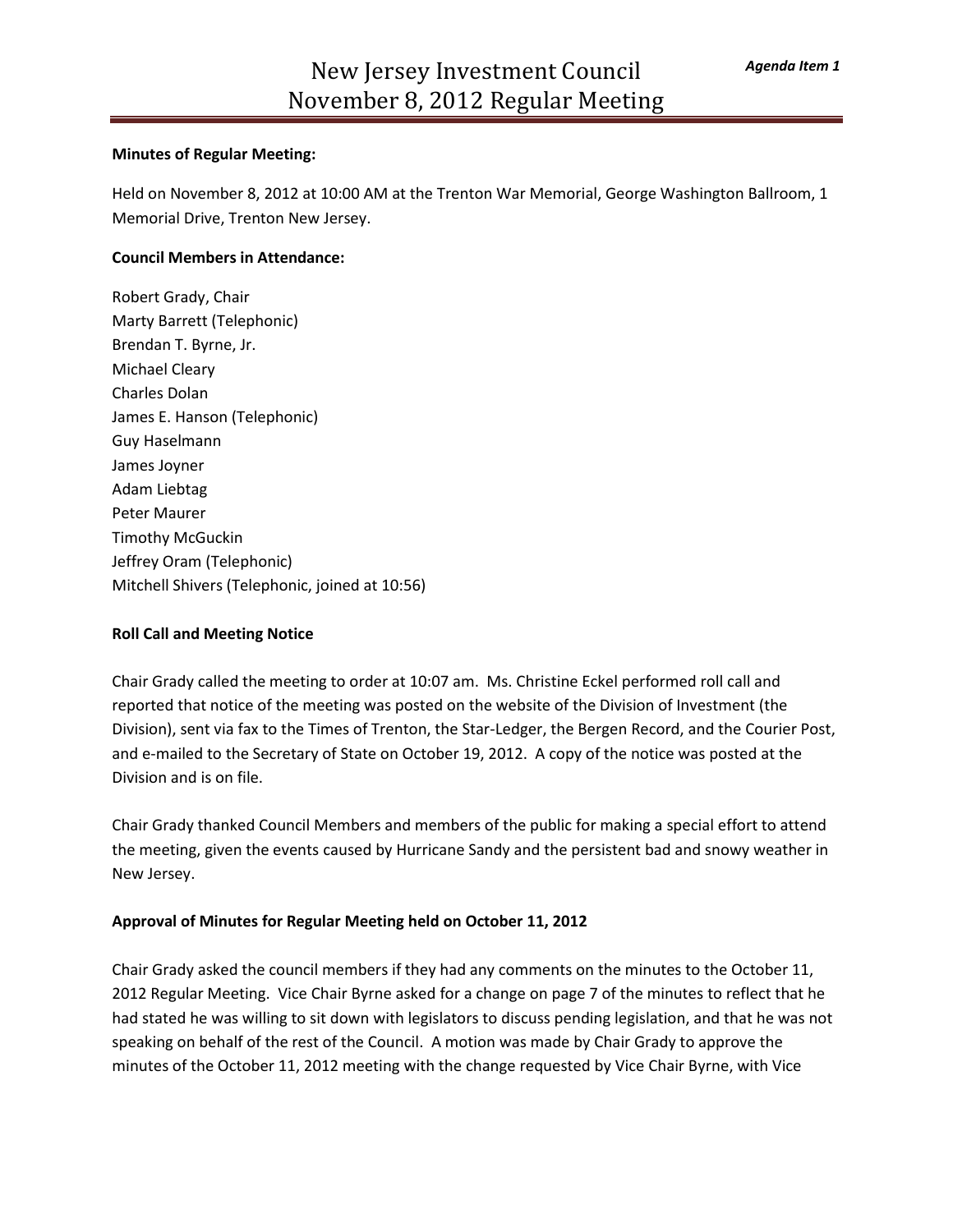Chair Byrne seconding the motion. All Council Members in attendance at the time of motion voted in favor of the motion.

## **Proposed meeting schedule for Calendar Year 2013**

Chair Grady read the dates of the proposed meetings for 2013 and asked that the schedule be posted on the Division's website.

## **Directors Report/Update**

Chair Grady asked Director Walsh how the storm affected the Division. Director Walsh responded that the Division was relatively unscathed, and noted that a skeleton crew was in the office while the State was closed to do trades and take care of operational issues.

Director Walsh gave an overview of the months of July, August and September, with funds returning 1.25, 1.50 and 1.75 respectively. The Fund was down .12% for the month of October, which was very minimal, bringing fiscal year returns to date to approximately 4.28%. Director Walsh commented that these numbers reflected a relatively strong start for the fiscal year, somewhere around the median for public pension funds. Chairman Grady noted that for the calendar year, New Jersey's pension funds were up were up approximately 11 percent, slightly above the policy benchmark for the funds' asset allocation.

Director Walsh reviewed the Fund's asset allocation, noting the Fund was underweight to absolute return hedge funds because of limited investment opportunities in that asset class, and that the Fund continues to be overweight in investment grade corporate debt, especially under the new asset allocation that was adopted for FY 2013. Chairman Grady commented that he believed it was commendable that the Division does not force investments where opportunities do not exist, merely to meet asset allocation goals, and that the Council understood that it would take time to execute the significant shift (downward) in the allocation to investment grade fixed income that was adopted by the Council in the FY 2013 asset allocation plan.

Deputy Director McDonough advised the SIC as of September 30, 2012, that returns for the total Fund were approximately 95bps below the policy benchmark for the first three months of the fiscal year, but noted that the fund was ahead of its benchmark by about 40 basis points for the calendar year 2012 to date. Deputy Director McDonough stated that a portion of the fiscal year to date underperformance was attributable to the time lag in reporting Alternatives investment returns, such that with the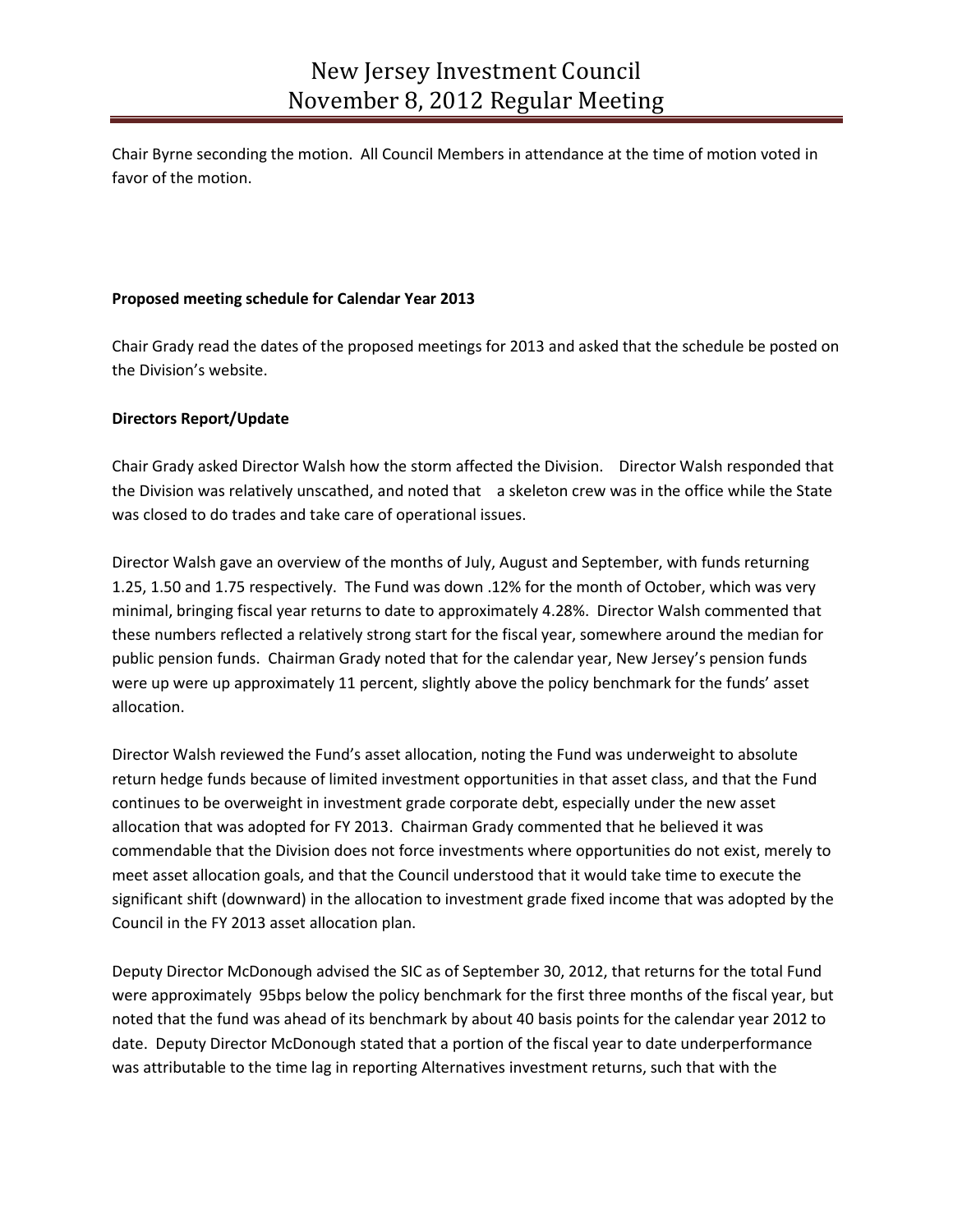September quarter in alternatives included, the fund is probably closer to 30 to 50bps under benchmark for the first 3 months of the fiscal year.

Deputy Director McDonough stated that the outperformance for the calendar year was attributable to being underweight in Risk Mitigation and overweight in Global Growth and Income in a risk-on environment. While Risk Mitigation has been positive the first three months, it has not kept up with the equity, high yield and commodity markets. Another area in which the fund has t has performed well is in Domestic Equity where the fund is ahead of benchmark by 65bps fiscal year to date. What has hurt is the investment grade credit portfolio, which tends to be a lower beta, higher quality portfolio which hasn't kept pace in this environment, where lower rated securities tend to outperform. The other detraction has been the Non-US Equity portfolio, both the developed and the emerging portfolio. With respect to the developed side, the active portfolio has underperformed, and on the emerging side, while the advisors have done very well the first three months of the fiscal year, the ETF portfolio for emerging markets has underperformed.

Council Member Haselmann reiterated that asset allocation is vital, and stressed the importance, in an interconnected global economy that is constantly changing, of the Council regularly discussing and reassessing asset allocation. Chairman Grady and other members of the Council agreed.

## **Update on Blackstone Investments**

Director Walsh gave the SIC an update on the Blackstone investments entered into by the Division starting back in November 2011. He stated that the secondary purchase of Blackstone Real Estate Partners VI has experienced 70% appreciation since the time of investment, representing a gain of \$15 million, which is more than the cost of running the Division for one year. The Blackstone Tactical Opportunities funds have invested about \$126 million of the \$750 million available for investment, and have generated a \$33 million gain. In total, Director Walsh stated that the Blackstone investments have performed in an A plus fashion, generating excellent returns. Chair Grady noted that these results have been achieved at the same time the Division is paying below-market fees.

## **Report on Hedge Fund Leverage**

Director Walsh presented a slide comparing leverage in the Fund's hedge fund portfolio to leverage in other investments, including mortgages, bank investments, and equity investments. He noted that the Fund's hedge fund and credit-oriented hedge fund investments have leverage ratios of 1.3 to 1.4, which is higher than certain equity investments (e.g., Apple and Exxon), but much lower than bank investments (e.g., Deutsche Bank and JP Morgan) and FHA mortgages.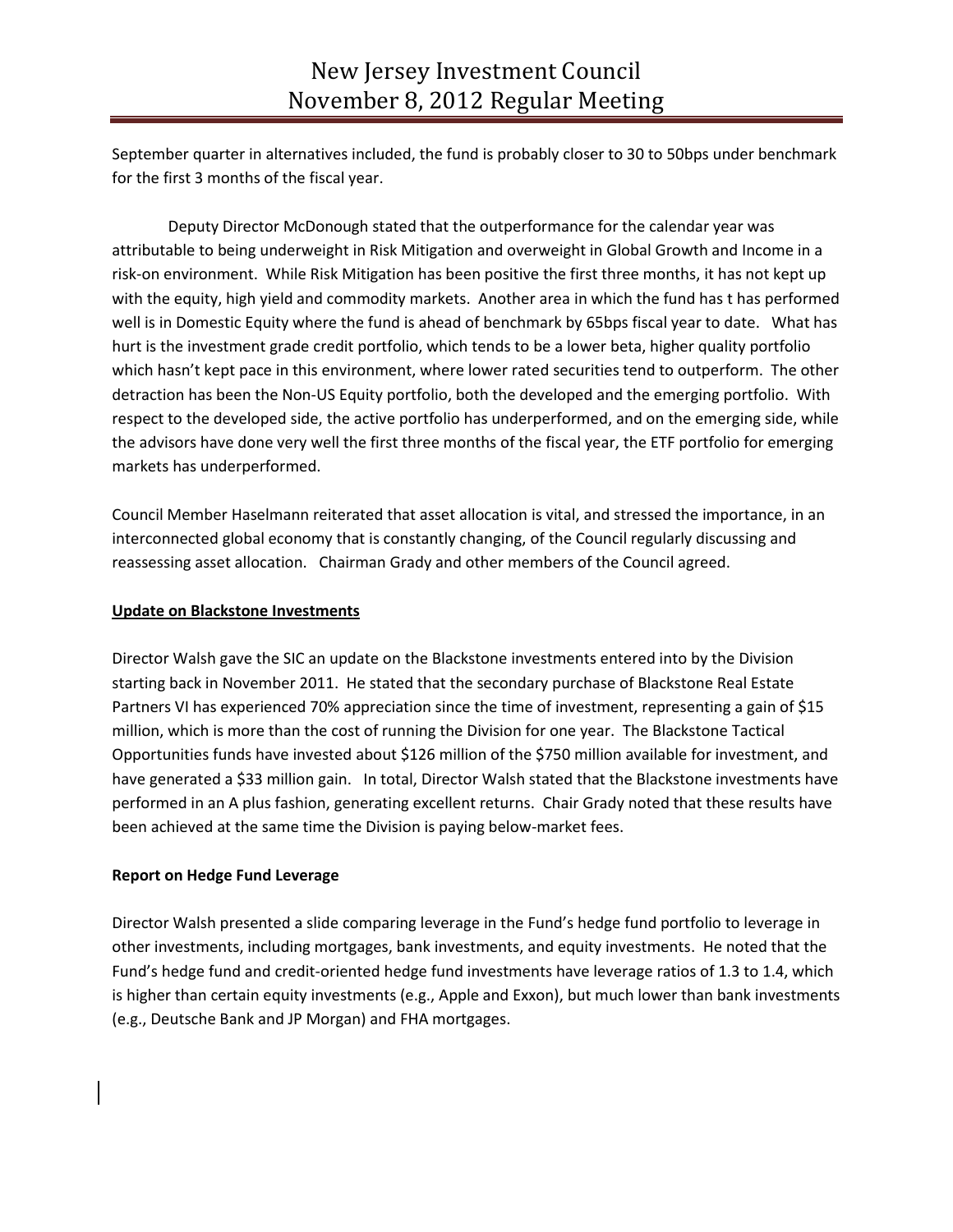## **Bank Loan Fund Investment-***GoldenTree Credit Opportunities Fund*

Deputy Director McDonough along with Jake Walthour of Cliffwater presented the proposed investment of \$100 million in GoldenTree Credit Opportunities Fund ("Goldentree"), which would be an add-on investment. The Division invested \$150 million in Goldentree back in 2007 and has seen a profit of \$110 million, that equates to an annualized return of 16.6% and a 1.8x multiple. The Division was able to secure attractive terms on this new investment, with a 1% management fee, a 10% performance fee, and no lock up.

Mr. Walthour noted that this investment is distinguished from a hedge fund, and that it increases the Division's exposure to fixed-income high-yield debt. He noted that default rates on bank debt are at historic lows, but noted that Goldentree's long strategy results in increased volatility relative to hedge funds.

Chair Grady asked Mr. Walthour to address the issue of volatility, while Vice Chair Byrne asked about Goldentree's dynamic hedging program. Council Member Liebtag asked about an investor that had departed from Goldentree, and Deputy Director McDonough responded that the investor had moved money to a related GoldenTree fund.

At this point, Council Member Shivers announced that he had joined the meeting.

Chair Grady reported that the IPC had determined that appropriate and adequate due diligence was performed.

# **Private Equity/Venture Capital Investment-***Blackrock-SONJ Private Opportunities Fund II*

Jason MacDonald along with Harshal Shah of Strategic Investment Solutions presented the proposed add-on investment of \$400 million to Blackrock-SONJ Private Opportunities Fund II, which adds on to an existing \$400 million commitment first made in 2007. The relationship with Blackrock began in 2006, with a \$100 million commitment to a fund seeking opportunities to invest in private equity buyout funds. The 2006 vintage fund has yielded a .87% net IRR, 1.04x multiple to date. The 2007 Fund has fared much better with a 14.9% net IRR, 1.25x multiple, investing in private equity co-investments, and in venture capital and secondary opportunities. The Division would be investing \$200 million out of the additional \$400 million in top-tier venture capital firms. There is an opportunity to leverage resources as well, with staff participating in due diligence alongside Blackrock and receiving research from Blackrock. The terms are very attractive, with management fees of 75 bps on co-investments and secondary investments and 25 bps on venture capital, with an 8% preferred return and a 10% carry across all investments.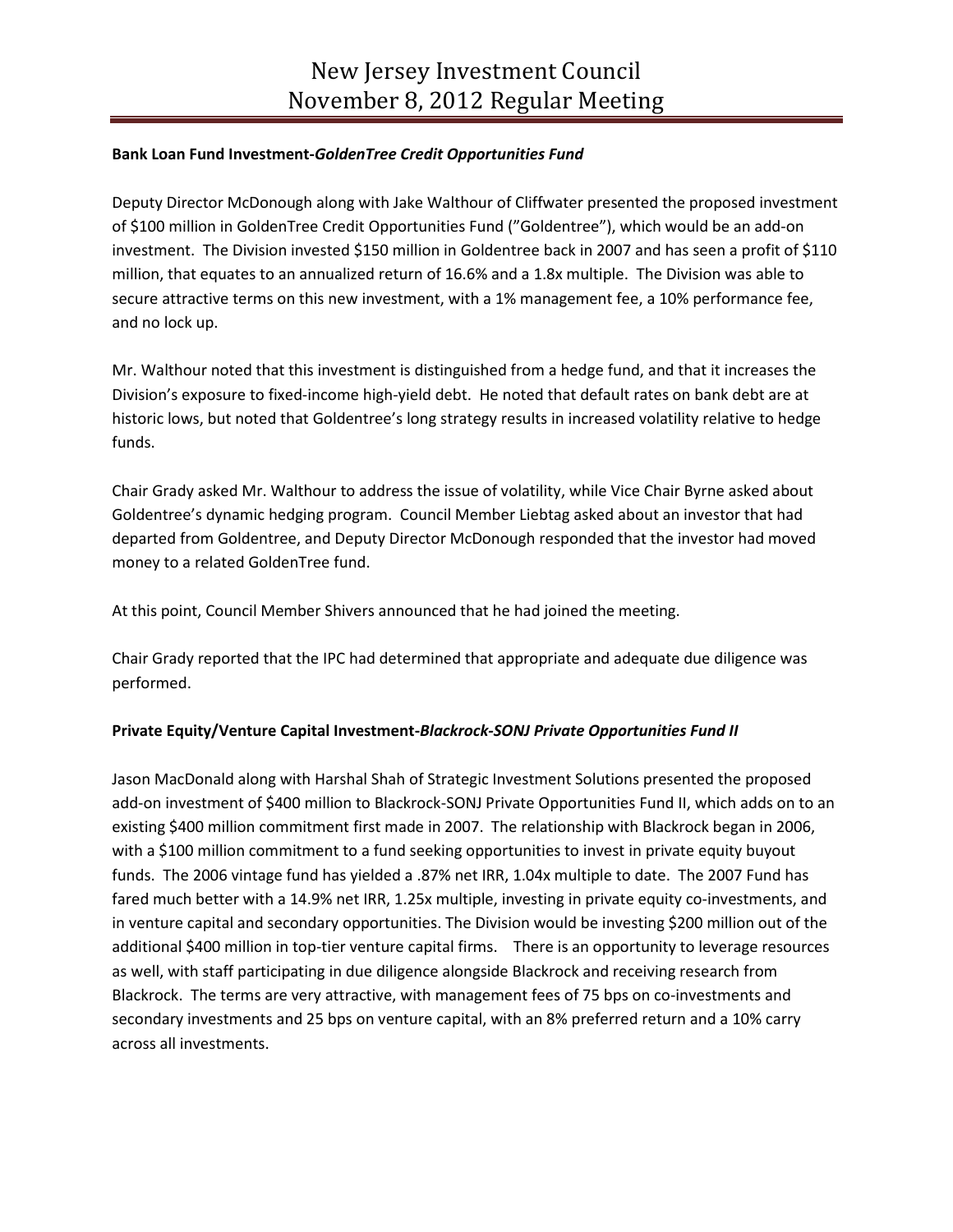Chair Grady reported that the IPC had determined that appropriate and adequate due diligence was performed.

## **Hedge Fund Investment-** *Scopia PX, LLC Fund*

Maneck Kotwal along with Jake Walthour of Cliffwater presented an investment of up to \$150 million in Scopia PX, LLC Fund. Scopia is a long/short equity hedge fund and will be classified as equity oriented hedge fund investment. Investing in this fund would help address the issue of being underweight by approximately \$350 million in equity oriented hedge fund bucket and also brings down the overall net exposure of equity oriented portfolio. Scopia has had top quartile returns on both an overall and riskadjusted basis. The Division would be paying a 1.25% management fee. Scopia is also offering a hurdle rate, which would be capped at 4%, before taking the 20% incentive fee. Chair Grady asked about the net long/short exposure of the fund.

Chair Grady reported that the IPC had determined that appropriate and adequate due diligence was performed.

## **Audited Financial Statements**

Council Member Tim McGuckin reported that the Audit Committee received clean, unqualified opinions from Ernst and Young LLP on the three Audited Financial Statements for the Pension Funds, the Cash Management Fund (CMF) and the Supplemental Annuity and Collective Trust Fund (SACT) Chair Grady asked whether the financial statements were on the Division's website, and was told that they would be posted on the website after the meeting. There was no management letter, for the second year in a row. Next year, the Division's financial statements will be combined with the financial statements for the Division of Pensions and Benefits. An RFP has been issued, and Council Member McGuckin has submitted his credentials to be a non-voting technical advisor, which means he can participate in discussions and update the Council on the process. Chair Grady thanked the Audit Committee and Ernst and Young, and stated that he looked forward to the combined financial statements that would track cash flows on a net basis in and out of the pension funds.

## **Actuarial Assumption for Rates of Returns**

Council member Haselmann briefly discussed a paper he had drafted for the Council which reviewed in general terms the various ways in which actuarial assumed rate of return are established. He noted the State's assumed rate of return, which was previously 8.25% and has more recently been lowered to 7.95%. He noted that there has been some question as to whether this rate makes sense in the low interest rate world environment that we are in right now. He noted that, in general, actuaries use a laundry list of factors that are not black and white, and emphasized that the measurement of liabilities is independent from the manner in which assets are funded. He noted that the Council is not involved in